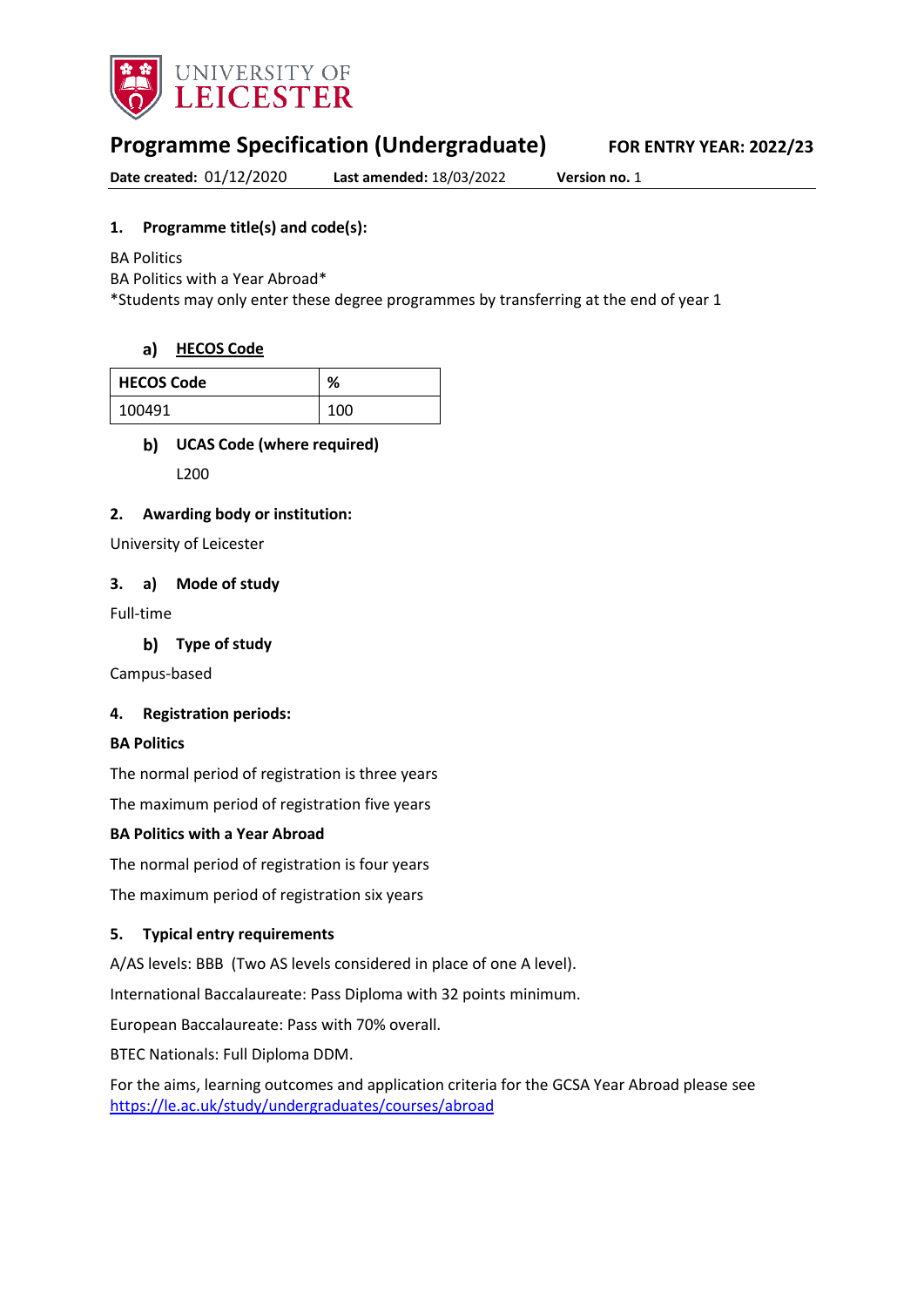#### **6. Accreditation of Prior Learning**

APL will not be accepted for exemptions from individual modules, however may be considered for direct entry to year 2, on a case by case and subject to the general provisions of the University APL policy.

#### **7. Programme aims**

The programme aims to

#### The **Politics single pathway** aims to:

- provide a rigorous, coherent and attractive curriculum in Politics that draws on the Department's research expertise and teaching strengths;
- provide a supportive, stimulating and challenging learning experience for students;
- ensure that students acquire a good knowledge and understanding of a range of theoretical approaches in Politics;
- enable students to understand and apply theories and concepts to analyse and explain historical and contemporary developments in Politics;
- develop in students a capacity to think critically about a range of key analytical issues in Politics, particularly in political theory, government and international relations;
- provide students with a solid knowledge of key areas in and understanding of the main developments in Politics since 1945 so that they are able to account for the historical origins of contemporary politics;
- provide students with the knowledge and skills to think critically about contemporary developments in politics;
- assist students to develop a range of cognitive and social skills relevant to their intellectual, vocational and personal development;
- equip graduates with skills of research and analysis as a foundation for further study at postgraduate level in Politics, International Relations and cognate disciplines.

#### **For those on the Year Abroad**:

- provide an opportunity for Leicester students to spend their third year abroad, studying at a partner institution in Europe as part of the European Erasmus framework exchange program or a partner institution on another continent as part of the Study Abroad exchange programme;
- develop study skills in another university following a guided programme of learning for the period spent abroad;
- provide an opportunity for exchange students from partner institutions in another country to study in the United Kingdom;
- provide and build on links between the University of Leicester and its partner institutions
- develop an awareness of politics education in another country;
- develop a critical understanding of the national, international and European politics;
- develop an appreciation of the different approaches to the study of politics adopted by different types of scholars both in the United Kingdom and abroad;
- develop linguistic skills in a European language if the student goes to a partner university where the teaching language is not English.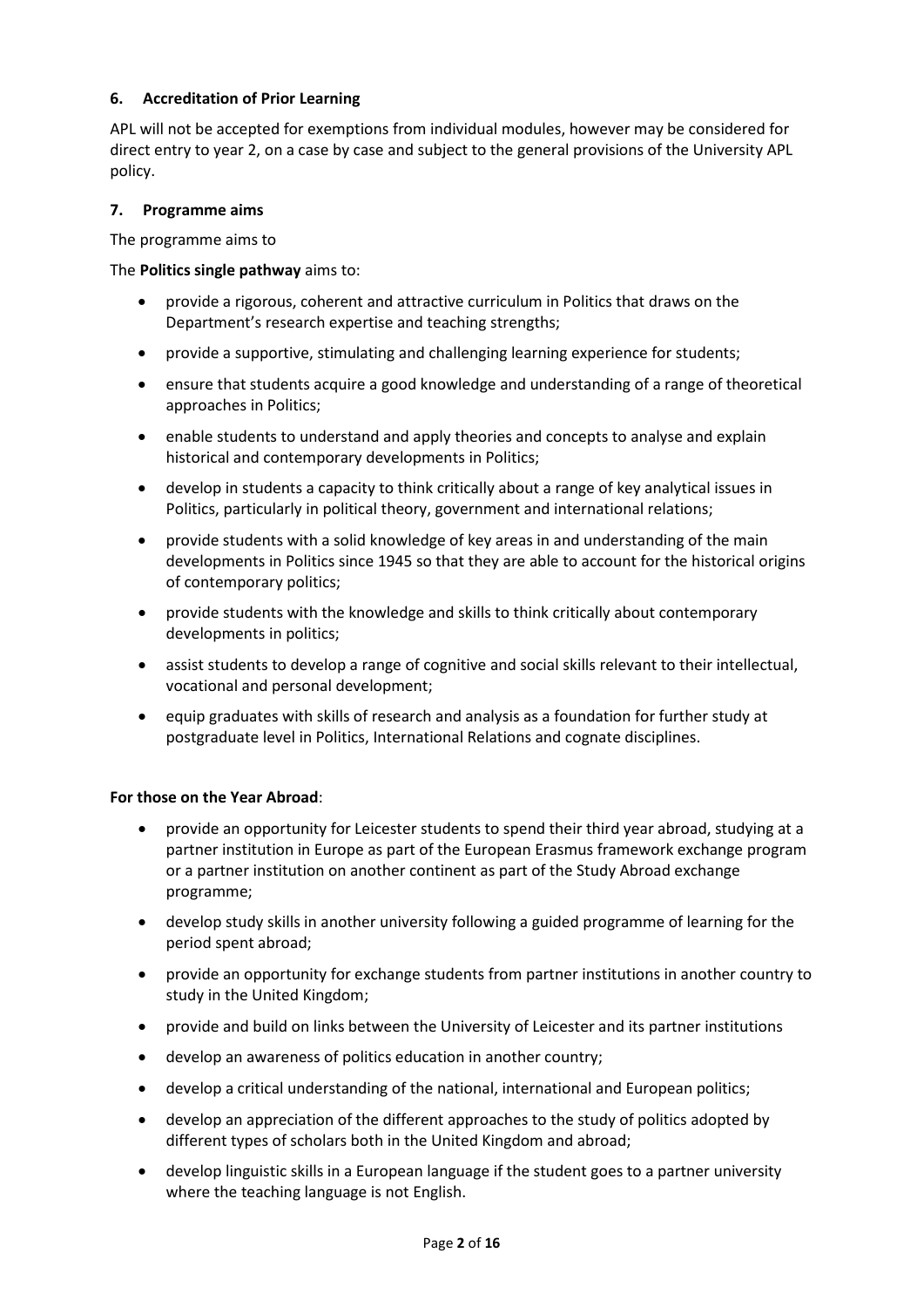#### **8. Reference points used to inform the programme specification**

- QAA Framework for Higher Education Qualifications
- [QAA Benchmarking statement for Politics and International Relations](file://UOL/root/Departments/Student%20and%20Academic%20Services/Quality%20Office/Curriculum%20Change/2021-22%20(Nov%20and%20Dec%202020)/CSSAH/HYPIR/Accesisble%20Specs/Politics/%E2%80%A2%09http:/www.qaa.ac.uk/en/Publications/Documents/SBS-politics-15.pdf)
- [University of Leicester Learning Strategy](https://www2.le.ac.uk/offices/sas2/quality/learnteach)
- [University Assessment Strategy](file://UOL/root/Departments/Student%20and%20Academic%20Services/Quality%20Office/Curriculum%20Change/2021-22%20(Nov%20and%20Dec%202020)/CSSAH/HYPIR/Accesisble%20Specs/Politics/%E2%80%A2%09University%20of%20Leicester%20Learning%20Strategy)
- University of Leicester Periodic Development Review Report
- External Examiners' Reports
- First Destination Survey
- Student feedback (NSS)
- Annual Development Review

#### **9. Programme Outcomes**

Unless otherwise stated, programme outcomes apply to all awards specified in 1. Programme title(s).

#### **Discipline specific knowledge and competencies**

i) Mastery of an appropriate body of knowledge

| <b>Intended Learning</b><br><b>Outcomes</b>                                                                                                                            | <b>Teaching and Learning Methods</b>                                                                                    | <b>How Demonstrated?</b>                                                                                                                                                                                                                 |
|------------------------------------------------------------------------------------------------------------------------------------------------------------------------|-------------------------------------------------------------------------------------------------------------------------|------------------------------------------------------------------------------------------------------------------------------------------------------------------------------------------------------------------------------------------|
| Demonstrate mastery of an<br>appropriate body of<br>knowledge in Politics<br>(political theory,<br>government, International<br>Relations).                            | Lectures, seminars, tutorials,<br>directed reading, individual<br>consultations with staff and<br>independent research. | Essays, essay-based<br>examinations, short answer<br>exams, reviews, written reports,<br>independent research projects,<br>dissertations, seminar<br>presentations, contributions to<br>class discussions, problem-solving<br>exercises. |
| [Year Abroad]<br>Acquire knowledge of<br>another European language<br>if the student goes to a<br>partner university where the<br>teaching language is not<br>English. | Language classes provided during<br>2nd year; 3rd year abroad taught<br>in some cases in a foreign<br>language.         | Essays, examinations, seminar<br>presentations and contributions<br>to tutorial.                                                                                                                                                         |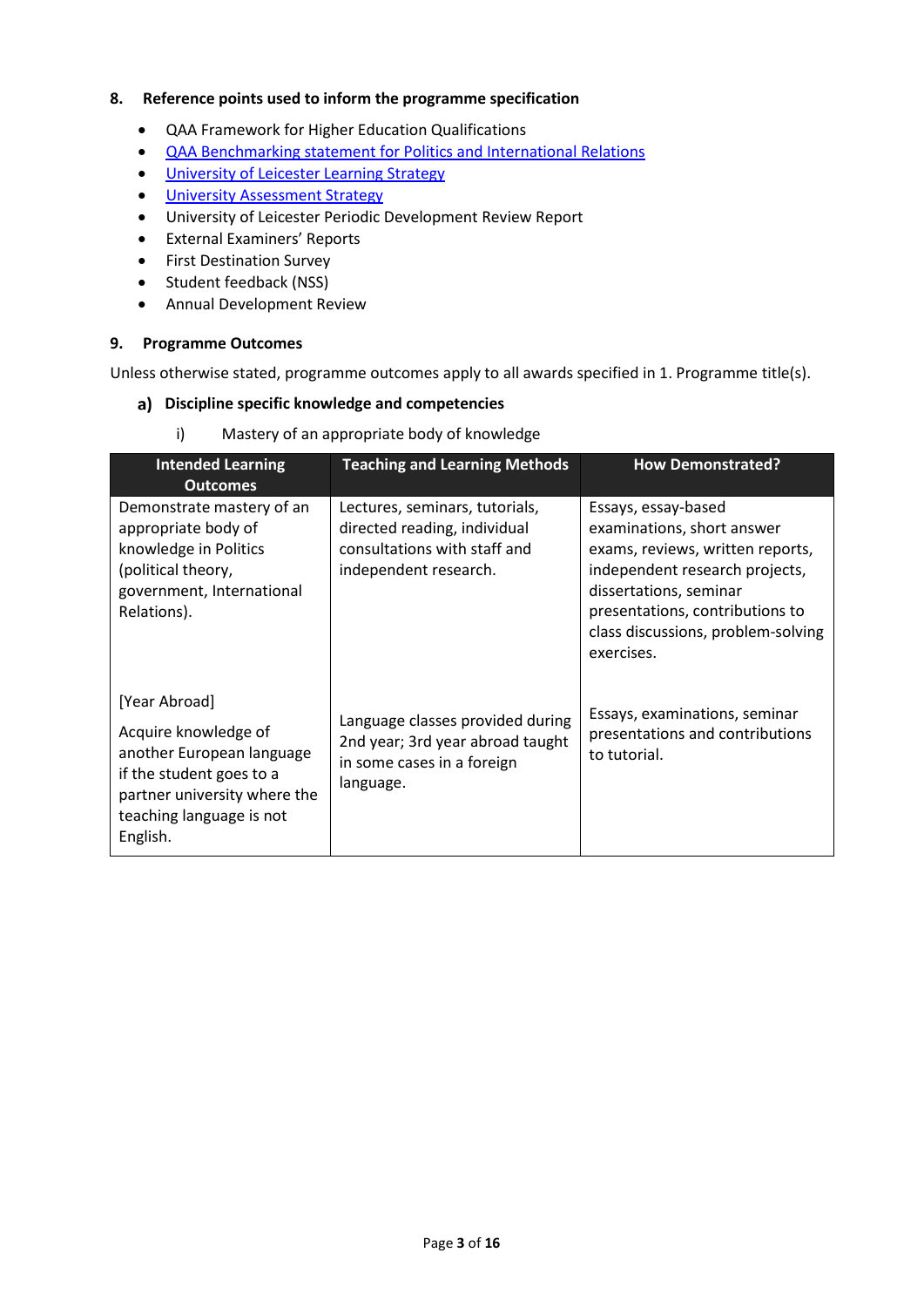ii) Understanding and application of key concepts and techniques

| <b>Intended Learning</b><br><b>Outcomes</b>                                                                                                           | <b>Teaching and Learning Methods</b>                                                                                    | <b>How Demonstrated?</b>                                                                                                                                                                                             |
|-------------------------------------------------------------------------------------------------------------------------------------------------------|-------------------------------------------------------------------------------------------------------------------------|----------------------------------------------------------------------------------------------------------------------------------------------------------------------------------------------------------------------|
| Demonstrate a familiarity<br>and engage critically with<br>the major theoretical and<br>analytical issues in the<br>discipline of Politics.           | Lectures, seminars, tutorials,<br>directed reading, individual<br>consultations with staff and<br>independent research. | Essays, essay-based<br>examinations, short answer<br>exams, reviews, independent<br>research projects, dissertations,<br>seminar presentations,<br>contributions to class discussions,<br>problem-solving exercises. |
| [Year Abroad]                                                                                                                                         |                                                                                                                         |                                                                                                                                                                                                                      |
| Acquire knowledge of<br>another European language<br>if the student goes to a<br>partner university where the<br>teaching language is not<br>English. | Language classes provided during<br>2nd year; 3rd year abroad taught<br>in some cases in a foreign<br>language.         | Essays, examinations, seminar<br>presentations and contributions<br>to tutorial.                                                                                                                                     |

| <b>Intended Learning</b>      | <b>Teaching and Learning Methods</b> | <b>How Demonstrated?</b>           |
|-------------------------------|--------------------------------------|------------------------------------|
| <b>Outcomes</b>               |                                      |                                    |
| Develop and sustain           | Lectures, seminars, tutorials,       | Essays, essay-based                |
| arguments addressing          | directed reading, group work,        | examinations, written reports,     |
| questions and issues in       | individual consultations with        | independent research projects,     |
| Politics, formulating         | staff and independent research.      | dissertations, seminar             |
| appropriate questions and     |                                      | presentations, contributions to    |
| drawing on evidence.          |                                      | class discussions, problem-solving |
|                               |                                      | exercises.                         |
|                               |                                      |                                    |
| Reflect critically on a range |                                      |                                    |
| of historical and             |                                      |                                    |
| contemporary developments     |                                      |                                    |
| in Politics.                  |                                      |                                    |
|                               |                                      |                                    |
|                               |                                      |                                    |
| [Year Abroad]                 |                                      |                                    |
| Demonstrate the ability to    |                                      |                                    |
| analyse through appropriate   | Language classes provided during     | Essays, examinations, seminar      |
| methodologies aspects of      | 2nd year; 3rd year abroad taught     | presentations and contributions    |
| European political and social |                                      | to tutorial.                       |
| structures.                   | language.                            |                                    |
|                               | in some cases in a foreign           |                                    |

# iii) Critical analysis of key issues

# iv) Clear and concise presentation of material

| <b>Intended Learning</b><br><b>Outcomes</b>                                           | <b>Teaching and Learning Methods</b>                                                                                                | <b>How Demonstrated?</b>                                                           |
|---------------------------------------------------------------------------------------|-------------------------------------------------------------------------------------------------------------------------------------|------------------------------------------------------------------------------------|
| Present issues and problems<br>in Politics in a variety of<br>written and oral forms. | Lectures, seminars, tutorials,<br>directed reading, group work,<br>individual consultations with<br>staff and independent research. | Writing tasks, seminar<br>presentations and contributions<br>to class discussions. |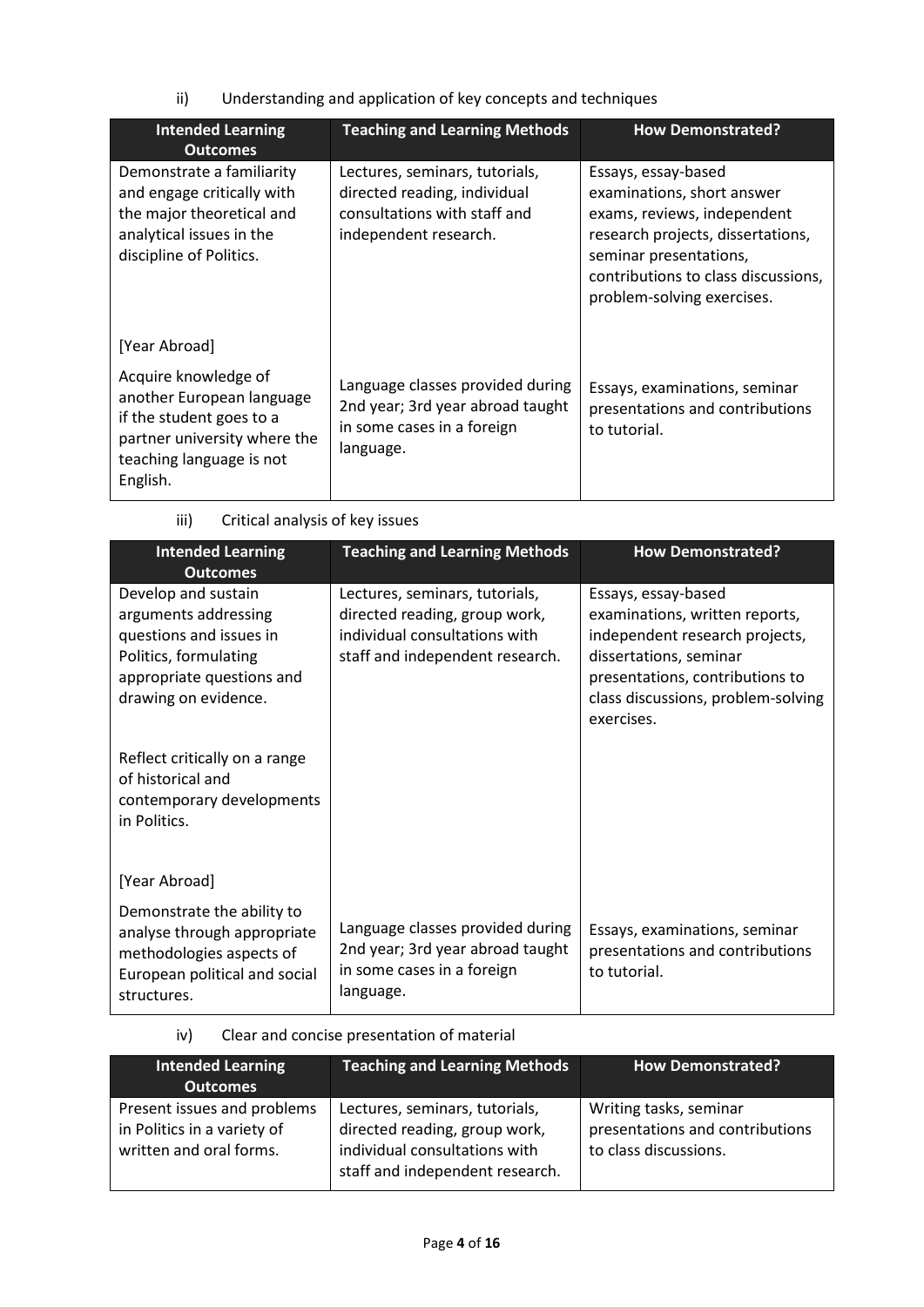v) Critical appraisal of evidence with appropriate insight

| <b>Intended Learning</b><br><b>Outcomes</b>                                                                             | <b>Teaching and Learning Methods</b>                                                                              | <b>How Demonstrated?</b>                                                                                                                                                             |
|-------------------------------------------------------------------------------------------------------------------------|-------------------------------------------------------------------------------------------------------------------|--------------------------------------------------------------------------------------------------------------------------------------------------------------------------------------|
| Develop and sustain<br>arguments, formulating<br>appropriate questions and<br>utilizing evidence.                       | Lectures, seminars, tutorials,<br>group work, individual<br>consultations with staff and<br>independent research. | Essays, essay-based<br>examinations, short answer<br>exams, reviews, written reports,<br>independent research projects,<br>dissertations, seminar<br>presentations, contributions to |
| Read, analyse and reflect<br>critically and contextually<br>upon major texts and other<br>source materials in Politics. |                                                                                                                   | class discussions, problem-solving<br>exercises.                                                                                                                                     |

# vi) Other discipline specific competencies

| <b>Intended Learning</b><br><b>Outcomes</b>                                                                       | <b>Teaching and Learning Methods</b>                                                                            | <b>How Demonstrated?</b>                                                                         |
|-------------------------------------------------------------------------------------------------------------------|-----------------------------------------------------------------------------------------------------------------|--------------------------------------------------------------------------------------------------|
| Plan, design, research and<br>present a sustained and<br>independently conceived<br>piece of writing in Politics. | Dissertation supervisions,<br>research methods classes and<br>independent research.                             | Dissertation, independent<br>research projects, research<br>proposal and poster<br>presentation. |
| [Year Abroad]<br>Demonstrate inter-cultural<br>awareness and<br>understanding.                                    | Language classes provided during<br>2nd year; 3rd year abroad taught<br>in some cases in a foreign<br>language. | Essays, examinations, seminar<br>presentations and contributions<br>to tutorial.                 |

# **b)** Transferable skills

# i) Oral communication

| <b>Intended Learning</b><br><b>Outcomes</b>                                                                                                                                                                            | <b>Teaching and Learning Methods</b>                                                                            | <b>How Demonstrated?</b>                                                                                            |
|------------------------------------------------------------------------------------------------------------------------------------------------------------------------------------------------------------------------|-----------------------------------------------------------------------------------------------------------------|---------------------------------------------------------------------------------------------------------------------|
| Develop clarity, fluency and<br>coherence in oral expression<br>of issues in Politics.                                                                                                                                 | Seminars, tutorials, group work,<br>individual consultations with<br>staff and feedback on<br>presentations.    | Seminar presentations,<br>contributions to class discussions,<br>individual dissertation<br>presentation (podcast). |
| Participate effectively as a<br>student in group discussions<br>of Politics.                                                                                                                                           |                                                                                                                 |                                                                                                                     |
| [Year Abroad]                                                                                                                                                                                                          |                                                                                                                 |                                                                                                                     |
| To display the ability to<br>communicate in a European<br>language in a fluent,<br>accurate and appropriate<br>manner if the student goes<br>to a partner university where<br>the teaching language is not<br>English. | Language classes provided during<br>2nd year; 3rd year abroad taught<br>in some cases in a foreign<br>language. | Exercise, oral presentations.                                                                                       |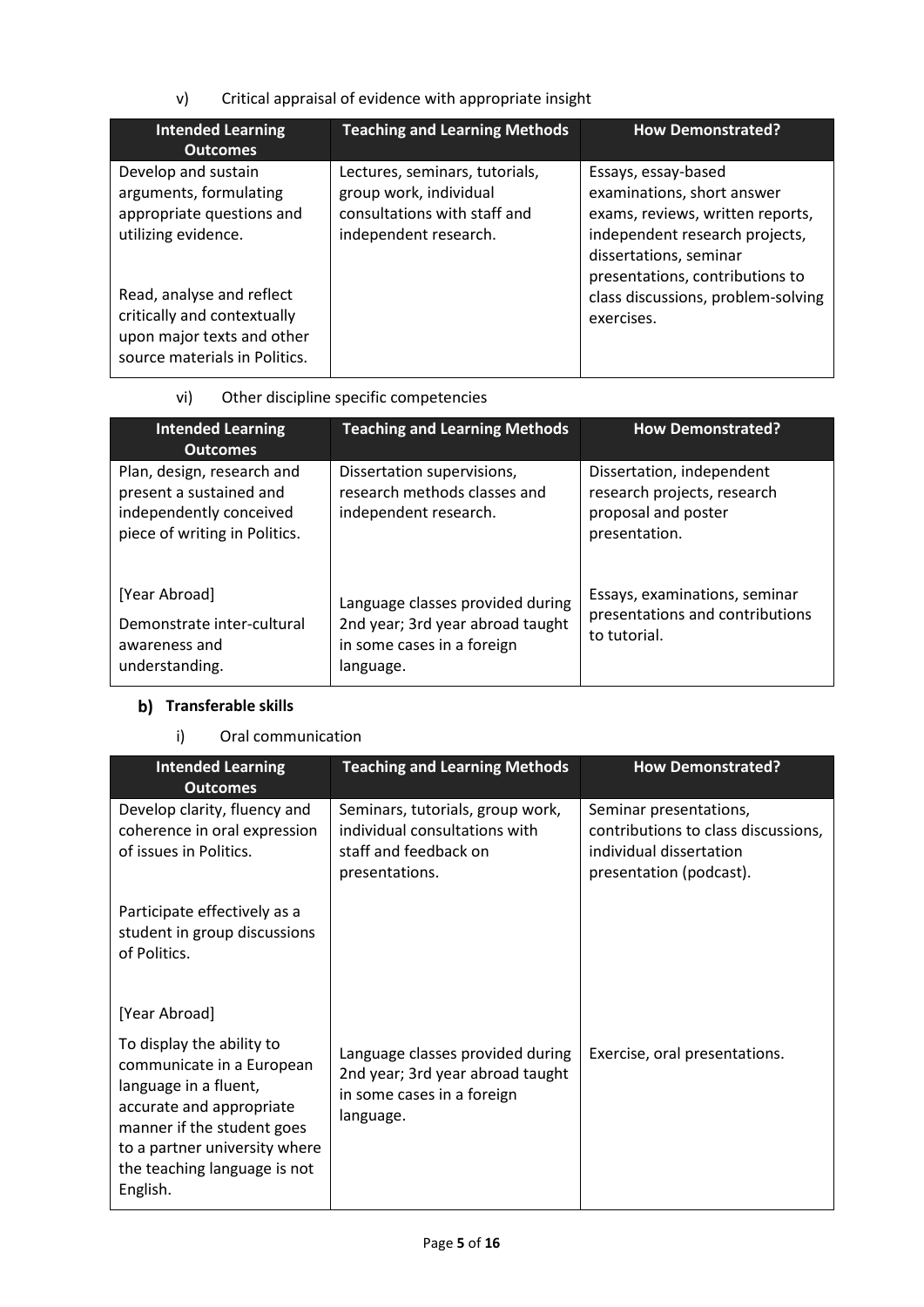## ii) Written communication

| <b>Intended Learning</b><br><b>Outcomes</b>                                                                                                                                                                                        | <b>Teaching and Learning Methods</b>                                                                                                                                | <b>How Demonstrated?</b>                                                                                                                          |
|------------------------------------------------------------------------------------------------------------------------------------------------------------------------------------------------------------------------------------|---------------------------------------------------------------------------------------------------------------------------------------------------------------------|---------------------------------------------------------------------------------------------------------------------------------------------------|
| Develop and sustain<br>arguments in Politics in a<br>variety of written forms.                                                                                                                                                     | Seminars, tutorials, problem<br>solving exercises, independent<br>research, individual consultations<br>with staff and feedback on<br>coursework and assessed work. | Essays, essay-based<br>examinations, short answer<br>exams, reviews, written reports,<br>independent research projects,<br>dissertations, seminar |
| Demonstrate clarity, fluency<br>and coherence in written<br>expression of issues in<br>Politics.                                                                                                                                   |                                                                                                                                                                     | presentations, problem-solving<br>exercises.                                                                                                      |
| [Year Abroad]                                                                                                                                                                                                                      |                                                                                                                                                                     |                                                                                                                                                   |
| To produce texts of various<br>types in a European language<br>demonstrating accuracy and<br>appropriate discourse<br>conventions if the student<br>goes to a partner university<br>where the teaching language<br>is not English. | Language classes, formative<br>coursework in partner<br>institutions.                                                                                               | Essays, examinations, seminar<br>presentations and contributions<br>to tutorial.                                                                  |

# iii) Information technology

| <b>Intended Learning</b><br><b>Outcomes</b>                                                                                                                                                   | <b>Teaching and Learning Methods</b>                                                                                                                                     | <b>How Demonstrated?</b>                                                                                                                  |
|-----------------------------------------------------------------------------------------------------------------------------------------------------------------------------------------------|--------------------------------------------------------------------------------------------------------------------------------------------------------------------------|-------------------------------------------------------------------------------------------------------------------------------------------|
| Use IT to effectively support<br>their studies in Politics,<br>including use of IT for<br>bibliographic and archive<br>searches, data analysis and<br>written/visual presentation<br>of work. | Induction programme, computer<br>practical classes, online learning<br>resources, independent research,<br>interaction with staff and peers<br>via Blackboard and email. | Essays, independent research<br>projects, computer-based<br>exercises, problem-based<br>exercises, blog posts, podcasts,<br>online tests. |
| Integration of IT into<br>presentations (e.g.<br>PowerPoint) and research<br>(e.g. Blackboard, online<br>archives/sources).                                                                   |                                                                                                                                                                          | [Year Abroad]<br>With regard to the 3rd year of the<br>programme, communication with<br>students abroad is conducted via<br>the internet. |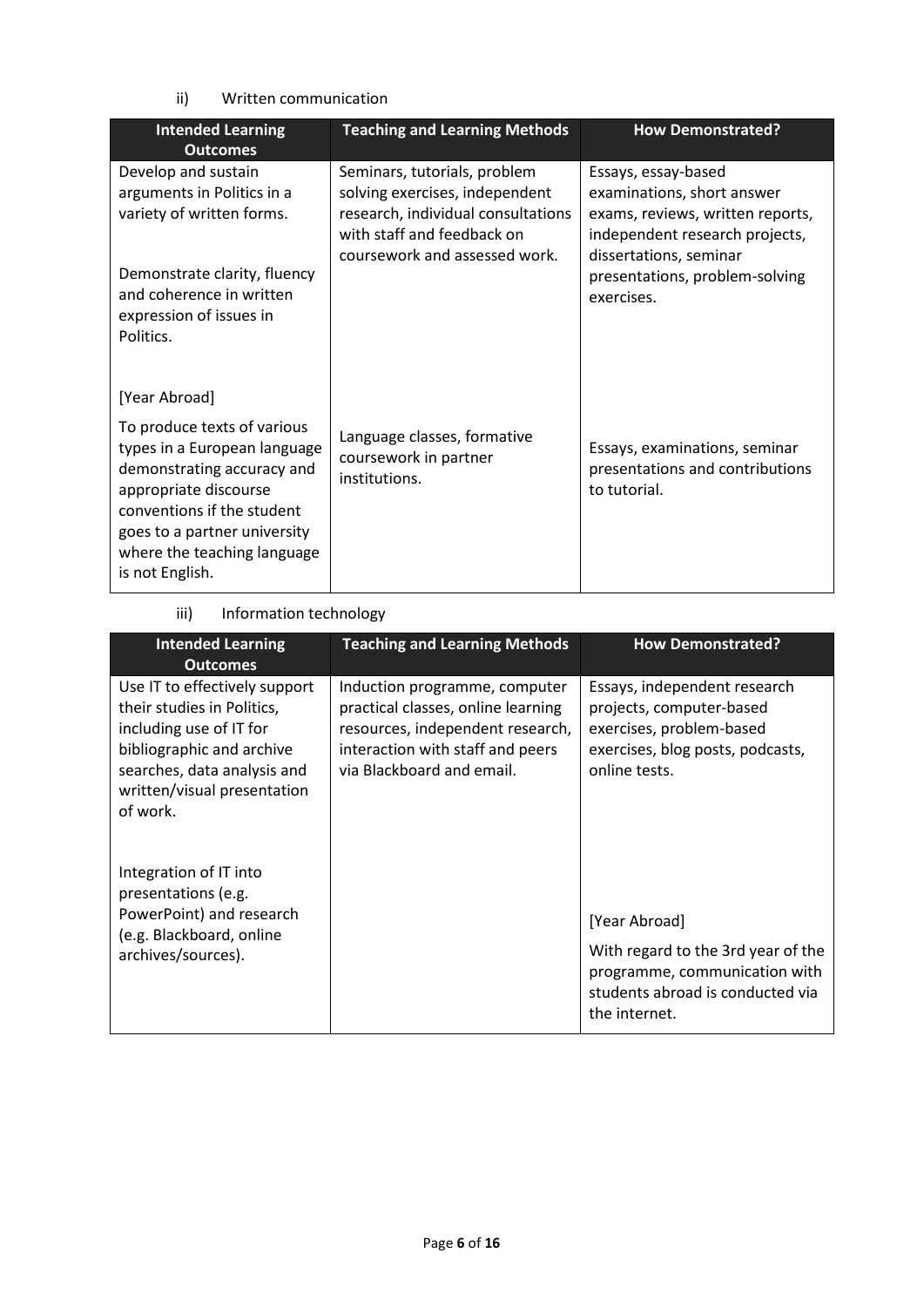## iv) Numeracy

| <b>Intended Learning</b><br><b>Outcomes</b>                                             | <b>Teaching and Learning Methods</b>                                                        | <b>How Demonstrated?</b>                                                                |
|-----------------------------------------------------------------------------------------|---------------------------------------------------------------------------------------------|-----------------------------------------------------------------------------------------|
| Analyse data associated with<br>Politics using statistical and<br>graphical techniques. | Lectures, tutorials, seminars,<br>computer practical classes,<br>online learning resources. | Independent research projects,<br>computer-based exercises,<br>problem-based exercises. |
|                                                                                         |                                                                                             | [Year Abroad]<br>Equivalent forms of assessment<br>in partner institutions.             |

# v) Team working

| <b>Intended Learning</b><br><b>Outcomes</b>                                                                                                                   | <b>Teaching and Learning Methods</b>                         | <b>How Demonstrated?</b>                                                                                                     |
|---------------------------------------------------------------------------------------------------------------------------------------------------------------|--------------------------------------------------------------|------------------------------------------------------------------------------------------------------------------------------|
| Be able to work<br>collaboratively to jointly<br>explore issues and<br>arguments in Politics and to<br>recognise the value of<br>working closely with others. | Interactive seminars, tutorials<br>and group-work exercises. | Participation in group work, role<br>plays and simulations, seminar<br>presentations, contributions to<br>class discussions. |
| [Year Abroad]<br>Be able to work<br>collaboratively in an<br>international environment.                                                                       |                                                              | [Year Abroad]<br>Plus equivalent forms of<br>assessment in partner<br>institutions.                                          |

# vi) Problem solving

| <b>Intended Learning</b><br><b>Outcomes</b>                                                    | <b>Teaching and Learning Methods</b>                   | <b>How Demonstrated?</b>                                                                                                                                                        |
|------------------------------------------------------------------------------------------------|--------------------------------------------------------|---------------------------------------------------------------------------------------------------------------------------------------------------------------------------------|
| Address problems in Politics<br>in depth using a range of<br>primary and secondary<br>sources. | Seminars, tutorials and problem-<br>solving exercises. | Essays, independent research<br>projects, written reports,<br>problem-solving exercises.<br>[Year Abroad]<br>Plus equivalent forms of<br>assessment in partner<br>institutions. |

# vii) Information handling

| <b>Intended Learning</b><br><b>Outcomes</b>                                                        | <b>Teaching and Learning Methods</b>                                                                                                                      | <b>How Demonstrated?</b>                                                                   |
|----------------------------------------------------------------------------------------------------|-----------------------------------------------------------------------------------------------------------------------------------------------------------|--------------------------------------------------------------------------------------------|
| Gather and deploy evidence<br>and data to find, retrieve,<br>sort and exchange new<br>information. | Seminars, tutorials, directed<br>reading, specialist research<br>methods workshops, practical<br>problem-solving exercises, online<br>learning resources. | Essays, research projects,<br>dissertation, written reports,<br>problem-solving exercises. |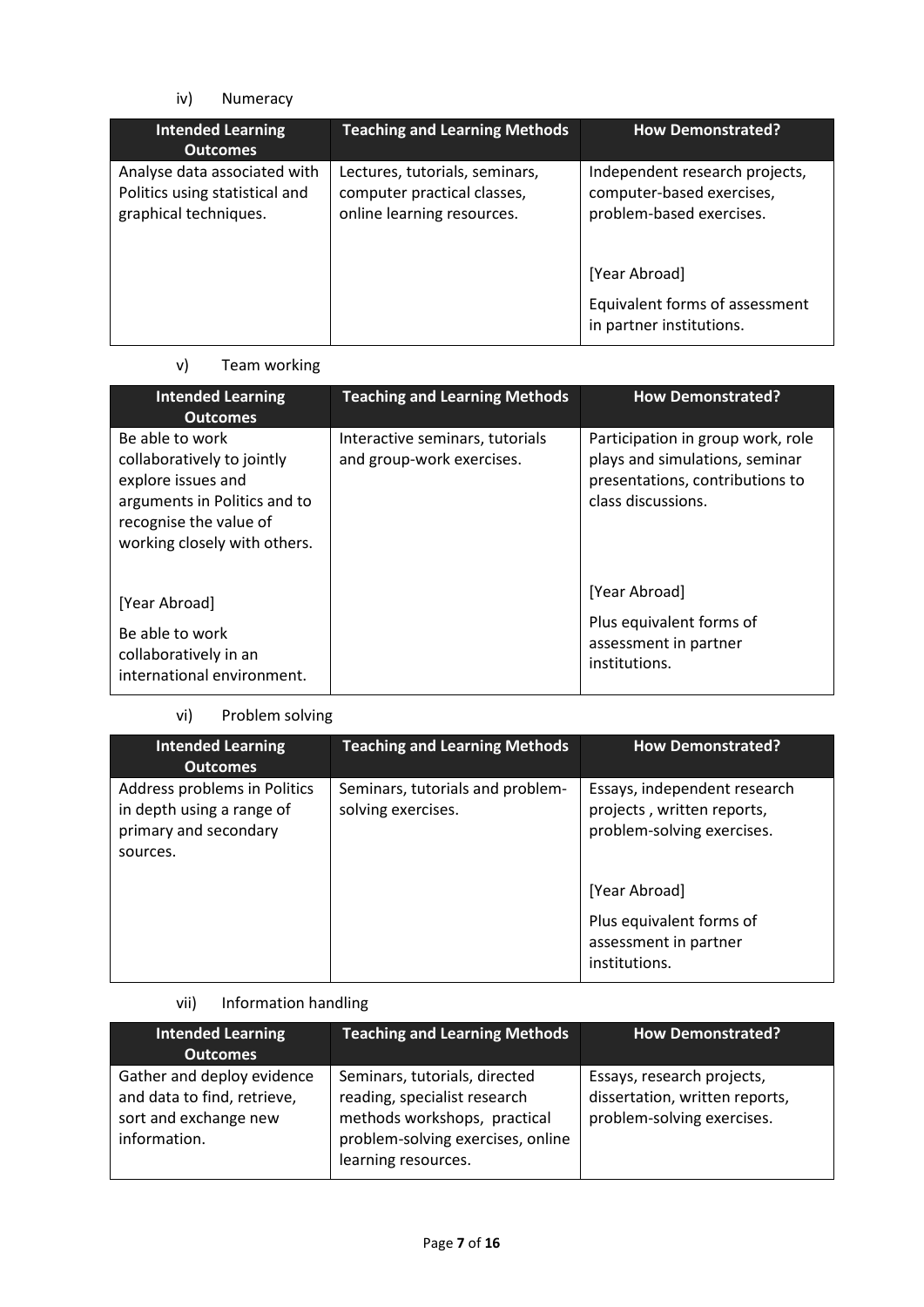viii) Skills for lifelong learning

| <b>Intended Learning</b>                                                                                                                                                                                                                                                         | <b>Teaching and Learning Methods</b>                                                                                               | <b>How Demonstrated?</b>                          |
|----------------------------------------------------------------------------------------------------------------------------------------------------------------------------------------------------------------------------------------------------------------------------------|------------------------------------------------------------------------------------------------------------------------------------|---------------------------------------------------|
| <b>Outcomes</b>                                                                                                                                                                                                                                                                  |                                                                                                                                    |                                                   |
| Demonstrate intellectual                                                                                                                                                                                                                                                         | All of the above particularly                                                                                                      | All of the above, particularly the                |
| independence through the                                                                                                                                                                                                                                                         | independent research.                                                                                                              | dissertation.                                     |
| setting of research tasks and                                                                                                                                                                                                                                                    |                                                                                                                                    |                                                   |
| the solving of problems in                                                                                                                                                                                                                                                       |                                                                                                                                    |                                                   |
| Politics.                                                                                                                                                                                                                                                                        | Tutorials, career development<br>programmes, resource-based<br>learning, personal development                                      | Portfolio, curriculum vitae.                      |
| Reflect upon own learning                                                                                                                                                                                                                                                        | planning programme and                                                                                                             |                                                   |
| and achievements and plan                                                                                                                                                                                                                                                        | individual consultations with                                                                                                      |                                                   |
| for personal, educational                                                                                                                                                                                                                                                        | staff.                                                                                                                             |                                                   |
| and career development.                                                                                                                                                                                                                                                          |                                                                                                                                    |                                                   |
|                                                                                                                                                                                                                                                                                  |                                                                                                                                    |                                                   |
| [Year Abroad]                                                                                                                                                                                                                                                                    |                                                                                                                                    |                                                   |
| To demonstrate strategies<br>for self-monitoring and<br>continued maintenance and<br>development of skills in a<br>European language if the<br>student goes to a partner<br>university where the<br>teaching language is not<br>English. Adaptation to a<br>foreign environment. | Development of metalinguistic<br>awareness through language<br>classes, tasks designed to expand<br>a foreign language repertoire. | Language assignments, ability to<br>self-correct. |
|                                                                                                                                                                                                                                                                                  |                                                                                                                                    |                                                   |

## **10. Progression points**

This programme follows the standard Scheme of Progression set out i[n Senate Regulations](http://www.le.ac.uk/senate-regulations) – see the version of Senate Regulation 5 governing undergraduate programmes relevant to the year of entry.

In cases where a student has failed to meet a requirement to progress he or she will be required to withdraw from the course.

## **Application to Transfer from BA Politics to BA Politics with a Year Abroad**

Students are invited to apply at the end of their first year to transfer to the BA Politics with a Year Abroad.

#### **Progression from 2nd year to year abroad**

Students may progress to the year abroad with no more than 30 credits of failed modules in year 2. Good attendance and observation of academic obligations must continue to be maintained throughout year 2. Failure to do so may result in the opportunity to study abroad being withdrawn and the student being transferred to the BA Politics (without year abroad) or withdrawn from the course entirely.

For the year abroad year students are required to complete the equivalent of 60 ECTS if studying at a European partner institution.

For a student to progress to the final year of the BA with a Year Abroad programme the following will apply:

I. If the student is studying and being assessed in a foreign language he/she has to pass at least half of his/her second semester modules in the partner institution. This requirement emphasises that the year abroad is to be taken seriously as a period of study but is not so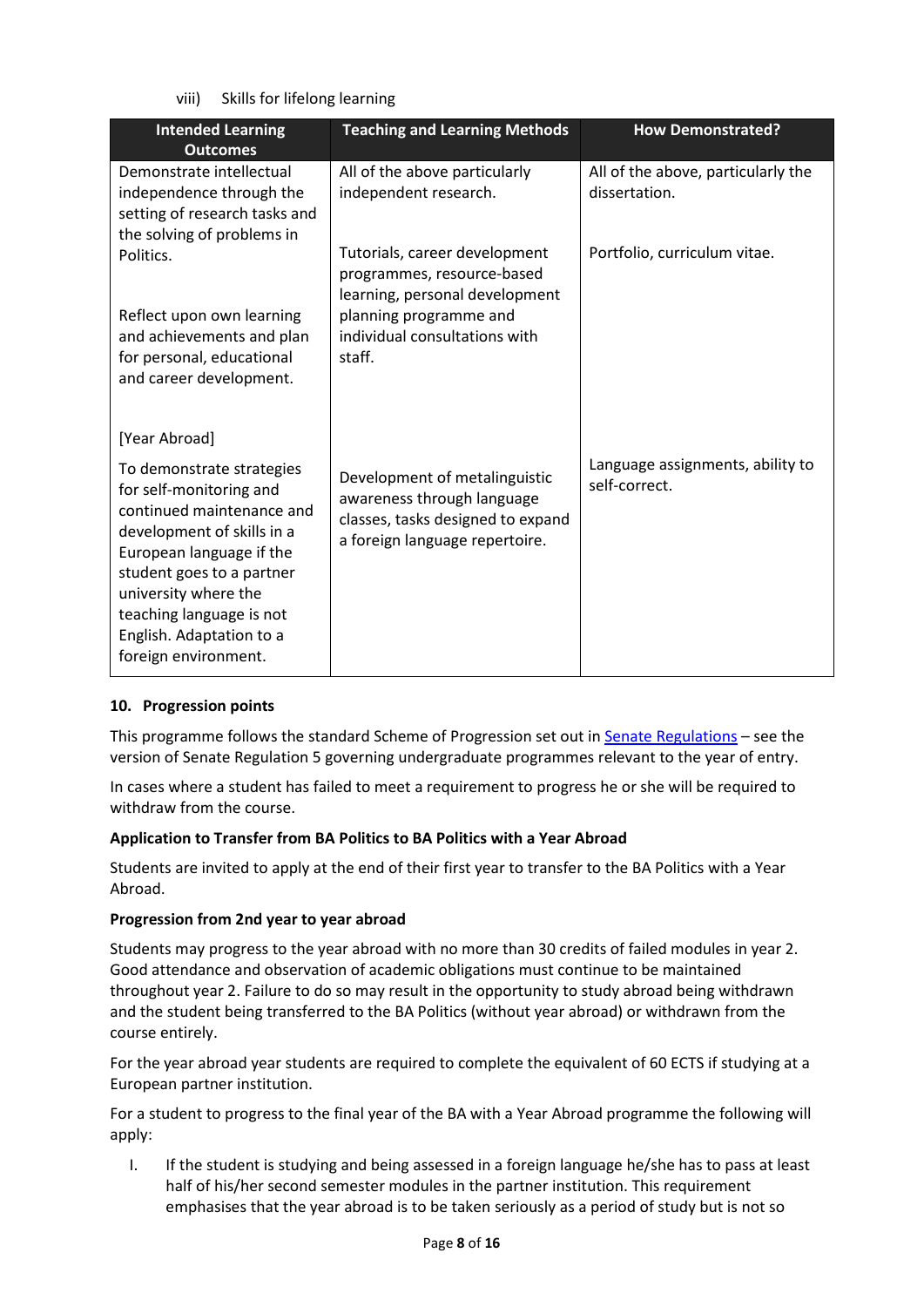onerous as to negatively impact students on this programme. If a student has failed to pass half the credits in his/her second semester during the year abroad, including resit options as per the partner institution's rules, by the September Board of Examiners, the Board will consider whether the student should have to transfer on to the BA Politics (without year abroad) for their final year, taking their overall attendance and observation of academic obligations into consideration.

- II. If the student is studying and being assessed in English he/she has to achieve an average of 50% for the whole year. If a student has failed to achieve an average of 50% for the year, including resit options as per the partner institution's rules, by the September Board of Examiners, the Board will consider whether the student should have to transfer on to the BA Politics (without year abroad) for their final year, taking their overall attendance and observation of academic obligations into consideration.
- III. If the student is studying and being assessed in a combination of English and a Foreign Language the progression rules used will be based on the language used to teach the majority of modules. Therefore, if the majority of modules are taught in English the rules described in ii) above will apply, and if the majority of modules are taught in a Foreign Language the rules described in i) above will apply.

The year abroad will not contribute towards the overall classification, and will therefore be assessed on a pass or fail basis.

## **Course transfers**

N/A

## **11. Criteria for award and classification**

This programme follows the standard scheme of undergraduate award and classification set out in [Senate Regulations](http://www.le.ac.uk/senate-regulations) – see the version of *Senate Regulation 5 governing undergraduate programmes* relevant to the year of entry.

## **12. Special features**

Students' learning experience is enhanced by the School's strong commitment to developing synergy between its research and teaching activities.

Students may apply to transfer to the BA Politics with a Year Abroad after successful completion of the first year and subsequent successful completion of the second year.

The BA Politics with a Year Abroad provides for students spending their third year at one of our partner institutions and then returning to Leicester for their final year.

#### **13. Indications of programme quality**

External Examiners' reports have consistently praised the programme, highlighting the range of modules and variety of assessment methods.

## **14. External Examiner(s) reports**

The details of the External Examiner(s) for this programme and the most recent External Examiners' reports for this programme can be found at [exampapers@Leicester](https://exampapers.le.ac.uk/) [log-in required]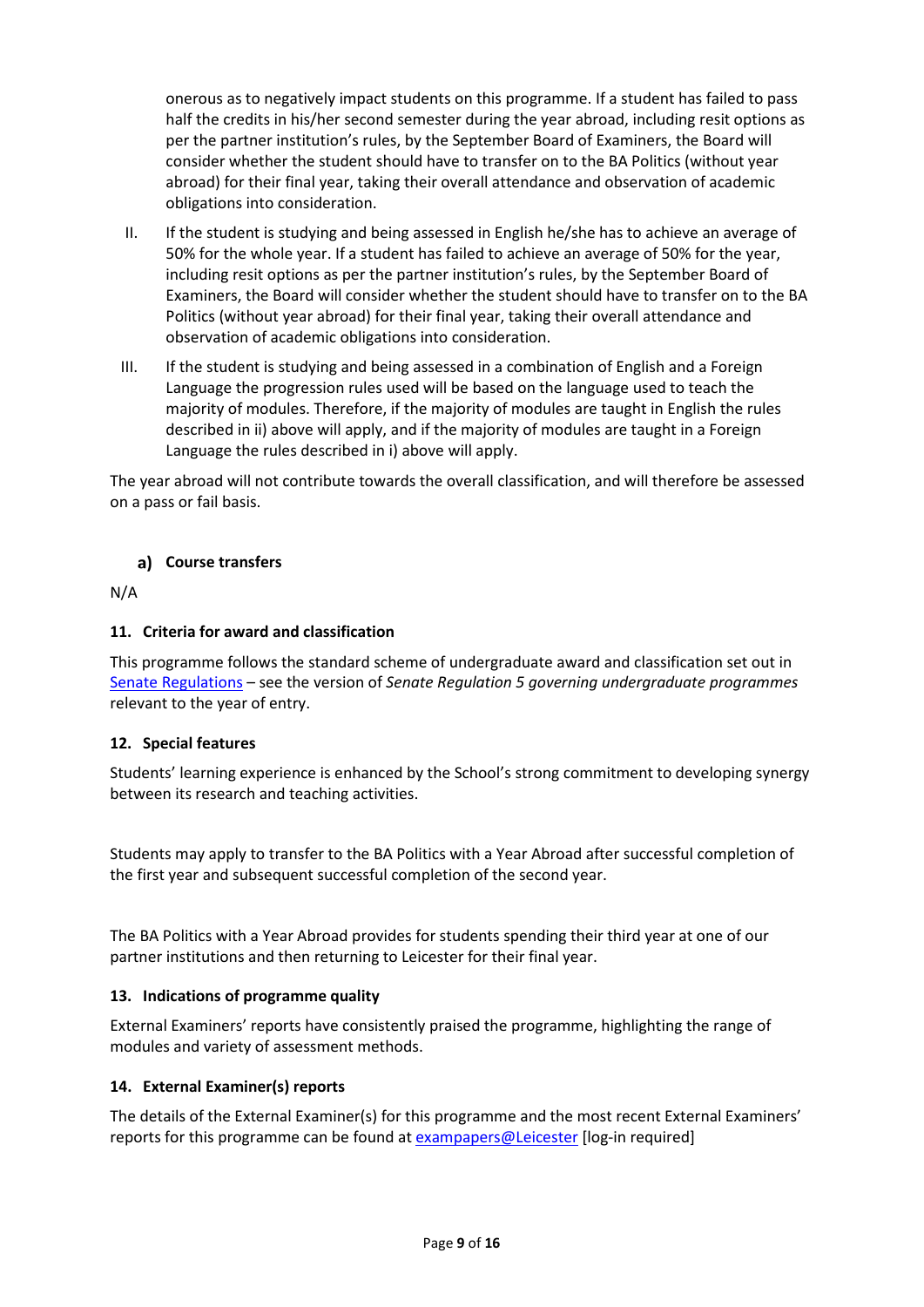

# **Programme Specification (Undergraduate) FOR ENTRY YEAR: 2022/23**

**Date created:** 01/12/2020 **Last amended:** 18/03/2022 **Version no.** 1

## **Appendix 1: Programme structure (programme regulations)**

The University regularly reviews its programmes and modules to ensure that they reflect the current status of the discipline and offer the best learning experience to students. On occasion, it may be necessary to alter particular aspects of a course or module.

#### **Updates to the programme**

| Academic year affected | <b>Module Code(s)</b> | <b>Update</b>                                                                  |
|------------------------|-----------------------|--------------------------------------------------------------------------------|
| 2022/23                | PL1013                | Change to module title (from Introduction to American Government and Politics) |
| 2024/25                | PL3094                | Number of credits changed from 30 to 15                                        |

# BA Politics

## **Level 4/Year 1 2022/23**

Credit breakdown

| <b>Status</b> | <b>Year long</b> | Semester 1 | Semester 2 |
|---------------|------------------|------------|------------|
| Core          | n/a              | 30 credits | 30 credits |
| Optional      | n/a              | 30 credits | 30 credits |

120 credits in total

## Core modules

| <b>Delivery period</b> | Code   | Title                      | <b>Credits</b> |
|------------------------|--------|----------------------------|----------------|
| Sem 1                  | PL1019 | Politics, Power and Ethics | 30 credits     |
| Sem <sub>2</sub>       | PL1011 | <b>Political Concepts</b>  | 30 credits     |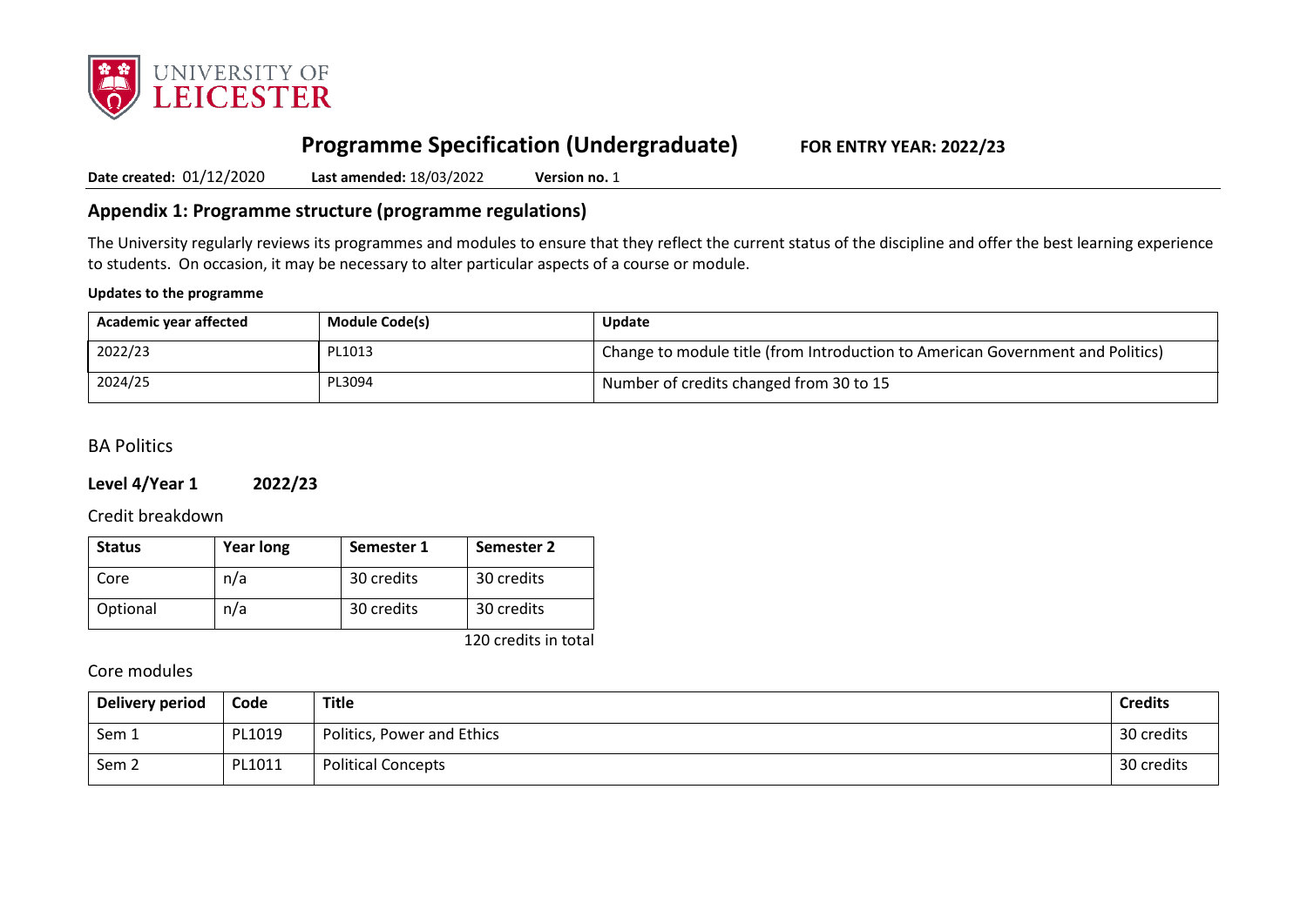### **Notes**

N/A

# Option modules

| <b>Delivery period</b> | Code   | <b>Title</b>                                                         | <b>Credits</b> |
|------------------------|--------|----------------------------------------------------------------------|----------------|
| Semester 1             | PL1015 | The Global Cold War: International Relations 1945 - 1989             | 15 credits     |
| Semester 1             | PL1022 | Key Concepts in International Relations                              | 15 credits     |
| Semester 1             | PL1013 | The Government and Politics of the USA                               | 15 credits     |
| Semester 2             | PL1012 | <b>Comparative European Politics</b>                                 | 15 credits     |
| Semester 2             | PL1016 | Order and Disorder: International Relations from 1989 to the Present | 15 credits     |
| Semester 2             | PL1021 | Power in the World Economy                                           | 15 credits     |

## **Notes**

This is an indicative list of option modules and not definitive of what will be available. Option module choice is also subject to availability, timetabling, student number restrictions and, where appropriate, students having taken appropriate pre-requisite modules.

# **Level 5/Year 2 2023/24**

# Credit breakdown

| <b>Status</b> | <b>Year long</b>   | Semester 1 | Semester 2 |
|---------------|--------------------|------------|------------|
| Core          | Choose an<br>item. | 45 credits | 45 credits |
| Optional      | Choose an<br>item. | 15 credits | 15 credits |

120 credits in total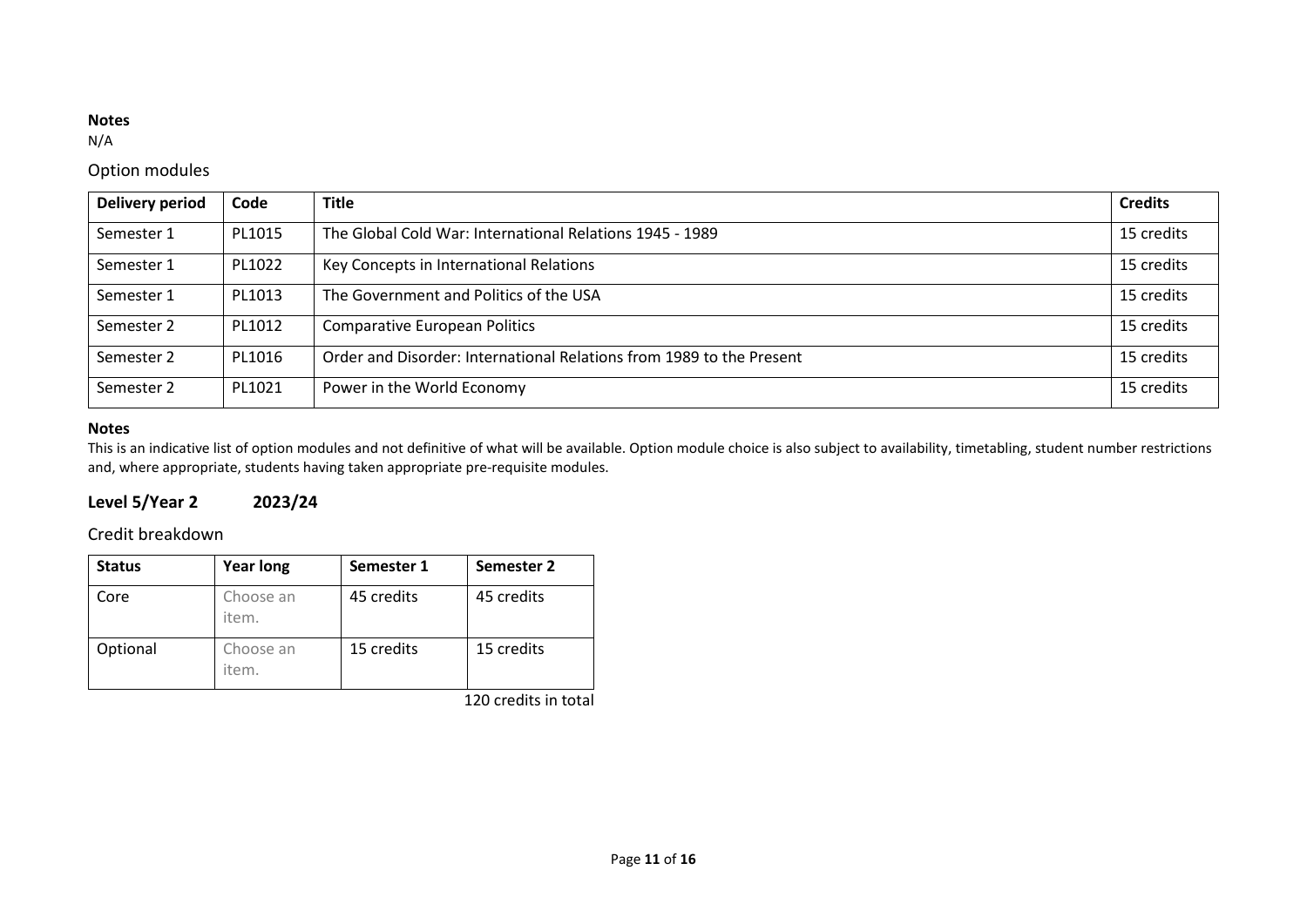# Core modules

| Delivery period  | Code   | <b>Title</b>                                                   | <b>Credits</b> |
|------------------|--------|----------------------------------------------------------------|----------------|
| Sem 1            | PL2094 | Political Analysis 1: Understanding Political Science Research | 15 credits     |
| Sem 1            | PL2011 | Political Ideas                                                | 30 credits     |
| Sem <sub>2</sub> | PL2095 | Political Analysis 2: Preparing for your Dissertation          | 15 credits     |
| Sem <sub>2</sub> | PL2016 | <b>European Union Politics</b>                                 | 30 credits     |

#### **Notes**

N/A

# Option modules

| <b>Delivery</b> | Code   | <b>Title</b>                              |               | <b>Credits</b> |
|-----------------|--------|-------------------------------------------|---------------|----------------|
| period          |        |                                           |               |                |
| Semester        | PL2015 | <b>International Theory</b>               |               | 15<br>credits  |
| Semester        | PL2020 | Political Parties in Contemporary Britain |               |                |
| Semester        | PL2021 | Sex and Gender in Global Politics         |               | 15<br>credits  |
| Semester        | PL2029 | Politics of the Global South              | 15<br>credits |                |
| Semester        | PL2018 | <b>International Security Studies</b>     |               | 15<br>credits  |
| Semester        | PL2019 | <b>Foreign Policy Analysis</b>            |               | 15<br>credits  |
| Semester<br>2   | HS2360 | History in the Classroom                  |               | 15<br>credits  |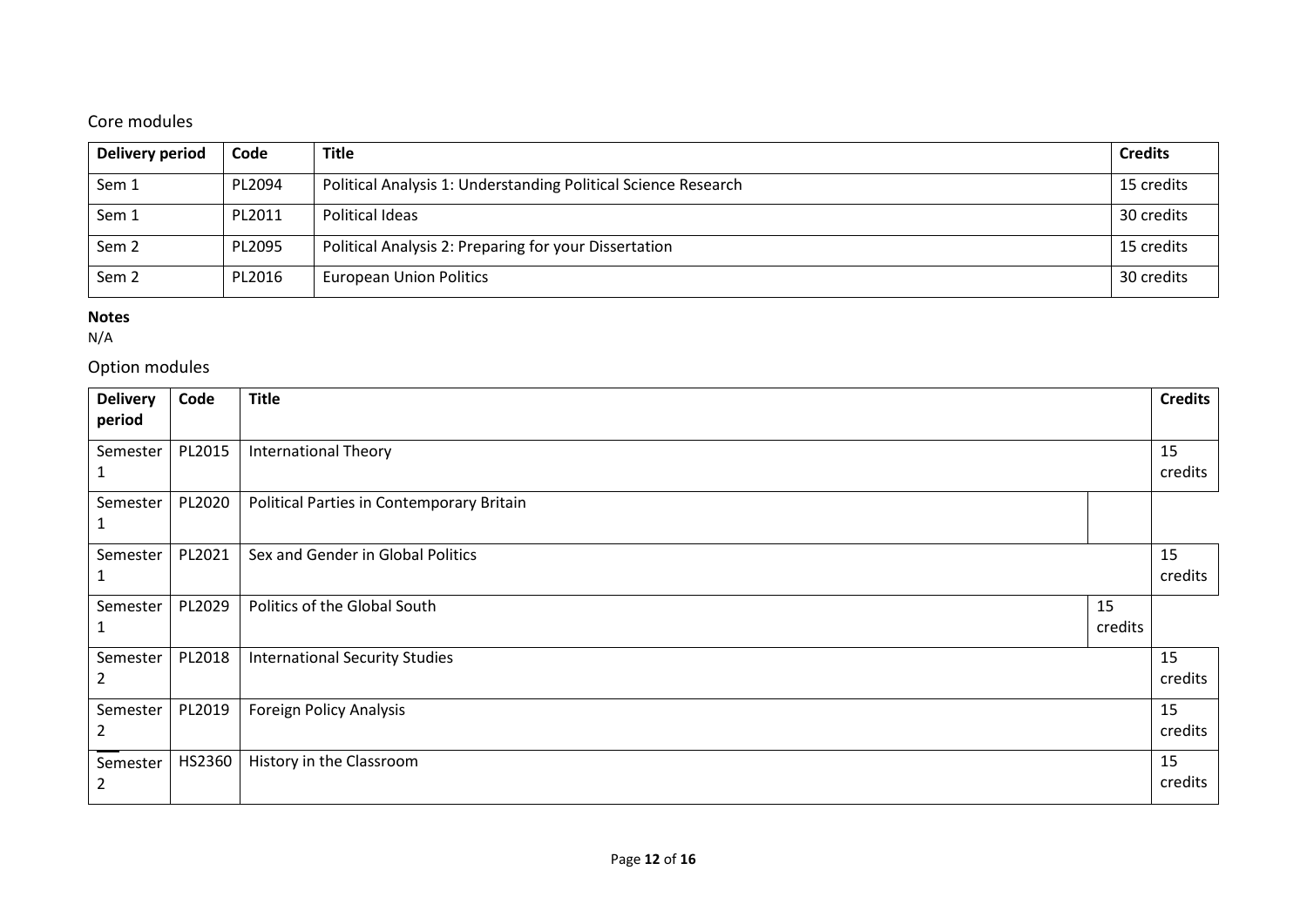| <b>Delivery</b><br>period | Code   | <b>Title</b>                                           | Credits       |
|---------------------------|--------|--------------------------------------------------------|---------------|
| Semester<br><u>.</u>      | PL2027 | Contemporary Political Philosophy: Theories of Justice | IJ<br>credits |

## **Notes**

This is an indicative list of option modules and not definitive of what will be available. Option module choice is also subject to availability, timetabling, student number restrictions and, where appropriate, students having taken appropriate pre-requisite modules.

## **Level 6/Year 3 2024/25**

Credit breakdown

| <b>Status</b> | <b>Year long</b>   | Semester 1 | Semester 2 |
|---------------|--------------------|------------|------------|
| Core          | Choose an<br>item. | 15 credits | 30 credits |
| Optional      | Choose an<br>item. | 45 credits | 30 credits |

120 credits in total

## Core modules

| Delivery period  | Code   | Title          | <b>Credits</b> |
|------------------|--------|----------------|----------------|
| Sem 1            | PL3094 | Dissertation 1 | 15 credits     |
| Sem <sub>2</sub> | PL3095 | Dissertation 2 | 30 credits     |

**Notes**

N/A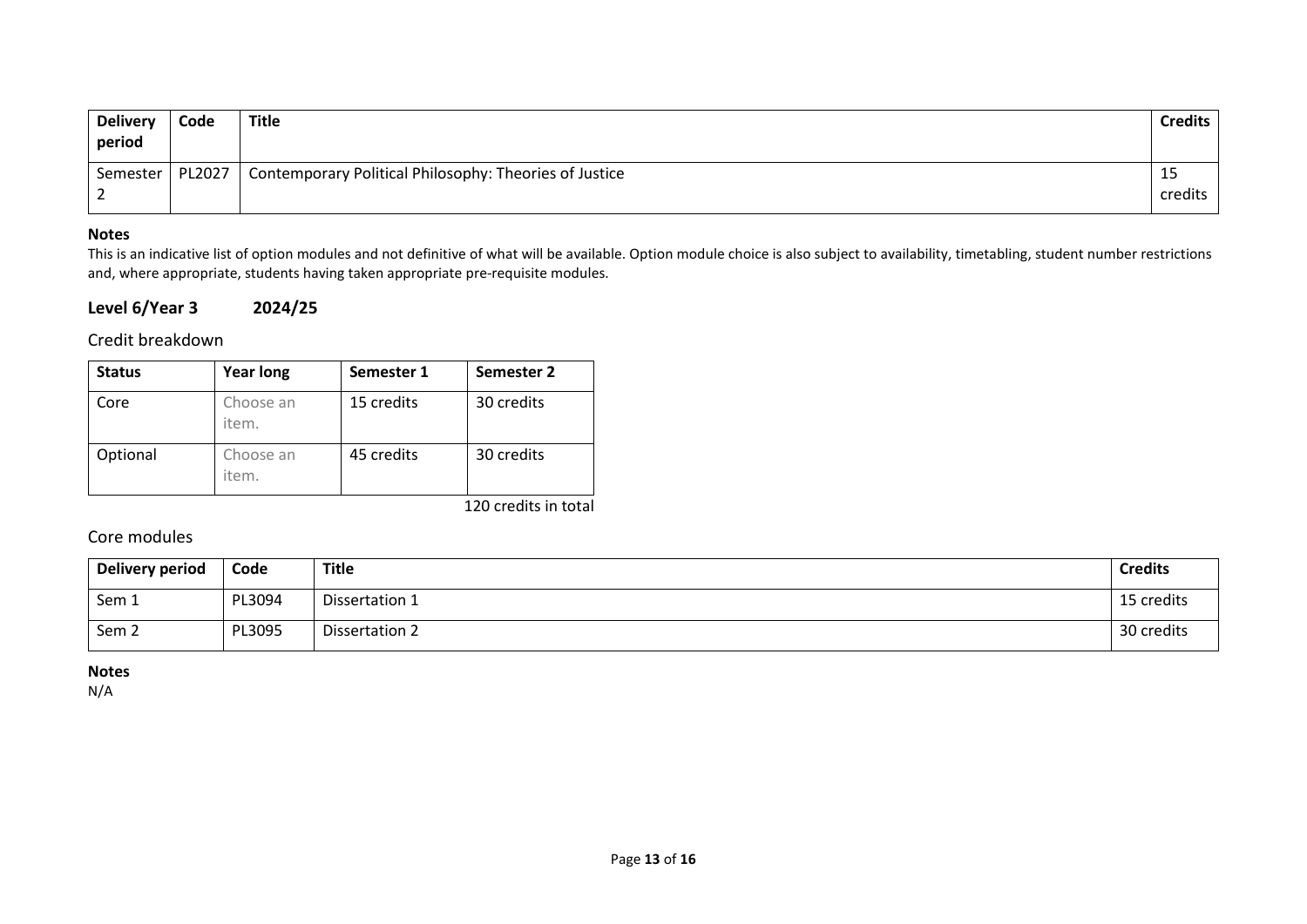# Option modules

| <b>Delivery</b> | Code   | <b>Title</b>                                               | <b>Credits</b> |
|-----------------|--------|------------------------------------------------------------|----------------|
| period          |        |                                                            |                |
| Semester        | PL3060 | Feminism                                                   | 15             |
| 1               |        |                                                            | credits        |
| Semester        | PL3071 | The American Presidency                                    | 15             |
| 1               |        |                                                            | credits        |
| Semester        | PL3103 | The Politics of War and Peace: Northern Ireland After 1972 | 15             |
| $\mathbf{1}$    |        |                                                            | credits        |
| Semester        | PL3106 | <b>Parliamentary Studies</b>                               | 15             |
| 1               |        |                                                            | credits        |
| Semester        | PL3109 | <b>Brexit and British Politics</b>                         | 15             |
| 1               |        |                                                            | credits        |
| Semester        | PL3119 | The Politics of Intelligence                               | 15             |
| 1               |        |                                                            | credits        |
| Semester        | PL3129 | The Politics of Nuclear Weapons                            | 15             |
| 1               |        |                                                            | credits        |
| Semester        | PL3137 | The Politics of Contemporary British Foreign Policy        | 15             |
| $\mathbf{1}$    |        |                                                            | credits        |
| Semester        | PL3140 | Climate Change: Ethics, Issues, Justice                    | 15             |
| $\mathbf{1}$    |        |                                                            | credits        |
| Semester        | PL3143 | International Migration in the Age of Securitisation       | 15             |
| $\mathbf{1}$    |        |                                                            | credits        |
| Semester        | PL3147 | <b>Emotions in Conflict and Cooperation</b>                | 15             |
| 2               |        |                                                            | credits        |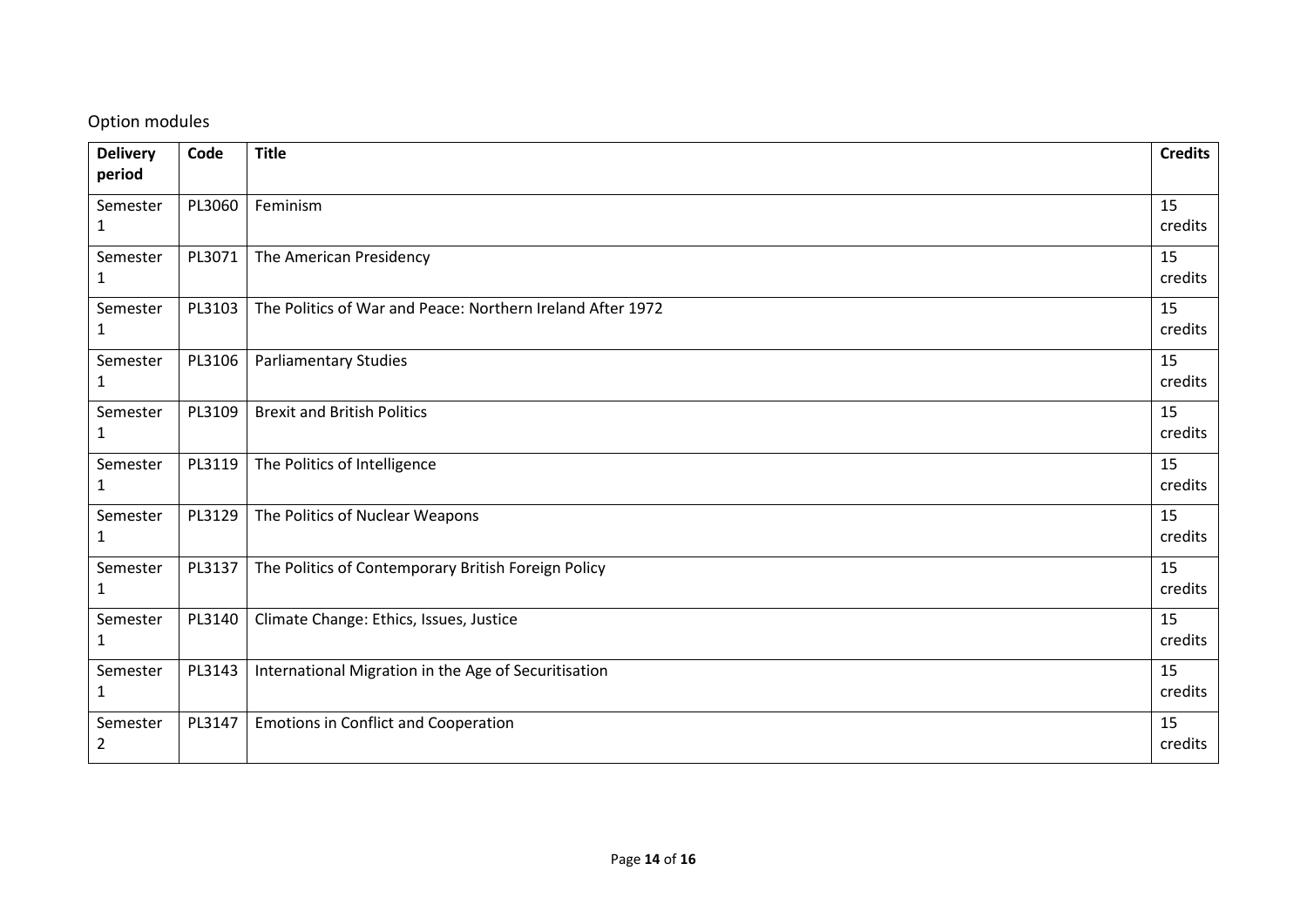| <b>Delivery</b><br>period  | Code   | <b>Title</b>                                                         | <b>Credits</b> |
|----------------------------|--------|----------------------------------------------------------------------|----------------|
| Semester<br>$\overline{2}$ | PL3098 | The Conservatives: Crisis and Recovery                               | 15<br>credits  |
| Semester<br>$\overline{2}$ | PL3114 | American Political Development                                       | 15<br>credits  |
| Semester<br>2              | PL3116 | The Changing Character of War                                        | 15<br>credits  |
| Semester<br>$\overline{2}$ | PL3118 | Global Justice and Human Rights                                      | 15<br>credits  |
| Semester<br>2              | PL3121 | The Politics of Slavery                                              | 15<br>credits  |
| Semester<br>$\overline{2}$ | PL3122 | The Political Legacies of Conflict in Northern Ireland               | 15<br>credits  |
| Semester<br>2              | PL3144 | Politics and War in Outer Space                                      | 15<br>credits  |
| Semester<br>$\overline{2}$ | PL3145 | Gender, Race and War                                                 | 15<br>credits  |
| Semester<br>$\overline{2}$ | PL3150 | International Relations, Statecraft and Political Conflict in Africa | 15<br>credits  |

### **Notes**

This is an indicative list of option modules and not definitive of what will be available. Option module choice is also subject to availability, timetabling, student number restrictions and, where appropriate, students having taken appropriate pre-requisite modules.